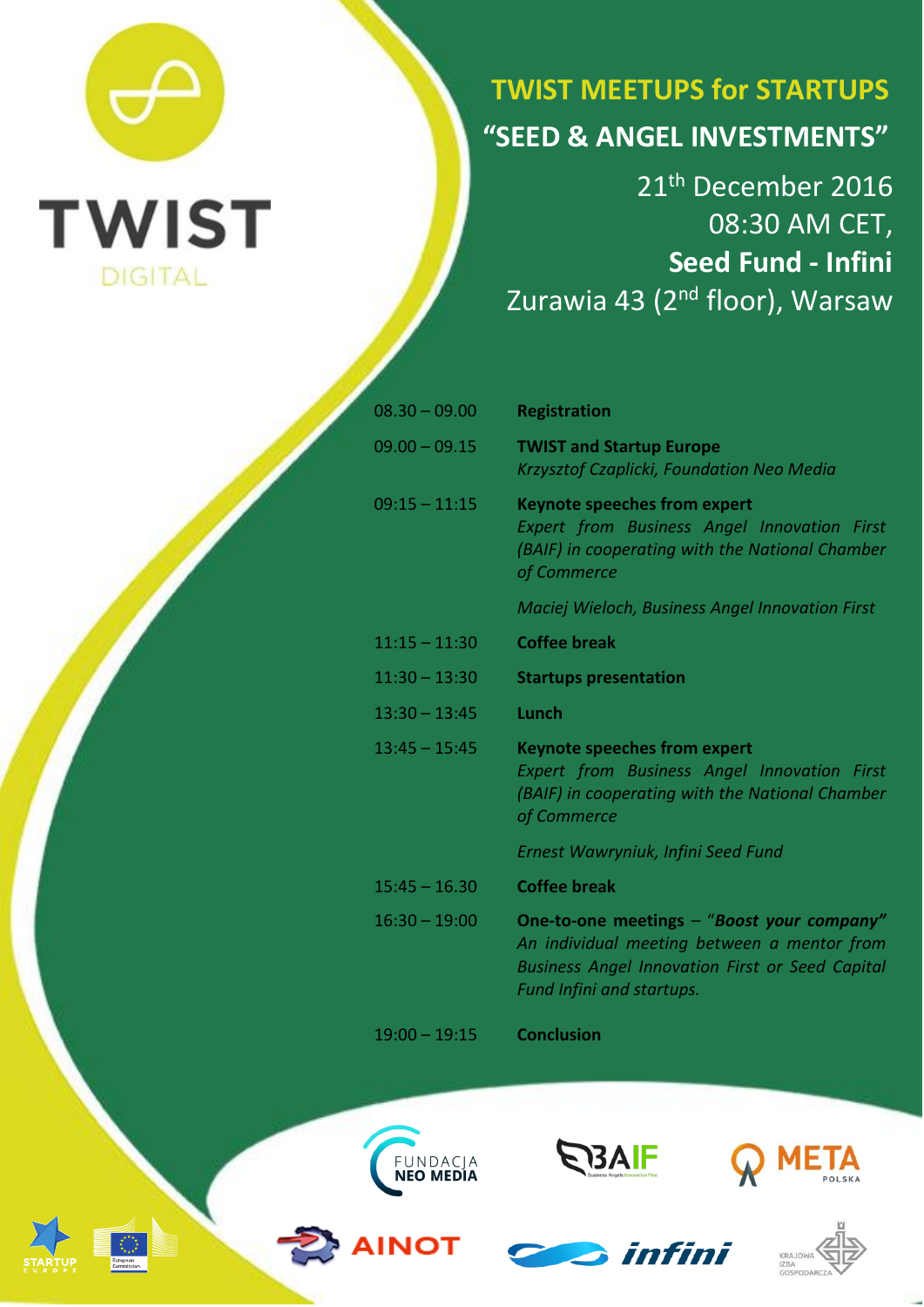## **TWIST DIGITAL**



**MACIEJ WIELOCH** *Experienced business consultant*

PhD, an experienced business consultant and lecturer, CCEO of Infini, a seed capital fund that invests in scientific R&D projects. Managing Partner in AINOT, seed capital fund responsible for investment and supervision of companies. Partner in Satus, one of the leading Polish early stage funds. Assistant Professor in the Institute of Banking in Warsaw School of Economics. Graduated from Warsaw School of Economics, University of Linkoping in Sweden and MBA program at the French Institute of Management (IFG).

Linkedin:



**ERNEST WAWRYNIUK** *Vice President of the Board Infini Seed Fund*

Member of the Investment Committee, Manager for the selection, verification and monitoring of the portfolio companies. Responsible for selection and validation of the projects. Responsible for cooperation with technological brokers and financial analysts. Responsible for maintaining relations with external institutions cooperating for the success of the project. Supervision and help in monitoring and managements of subsidiaries.

Linkedin: [https://pl.linkedin.com/in/ernest-wawryniuk](https://pl.linkedin.com/in/ernest-wawryniuk-ab6a3aa0)

**S**infini





**AINOT**